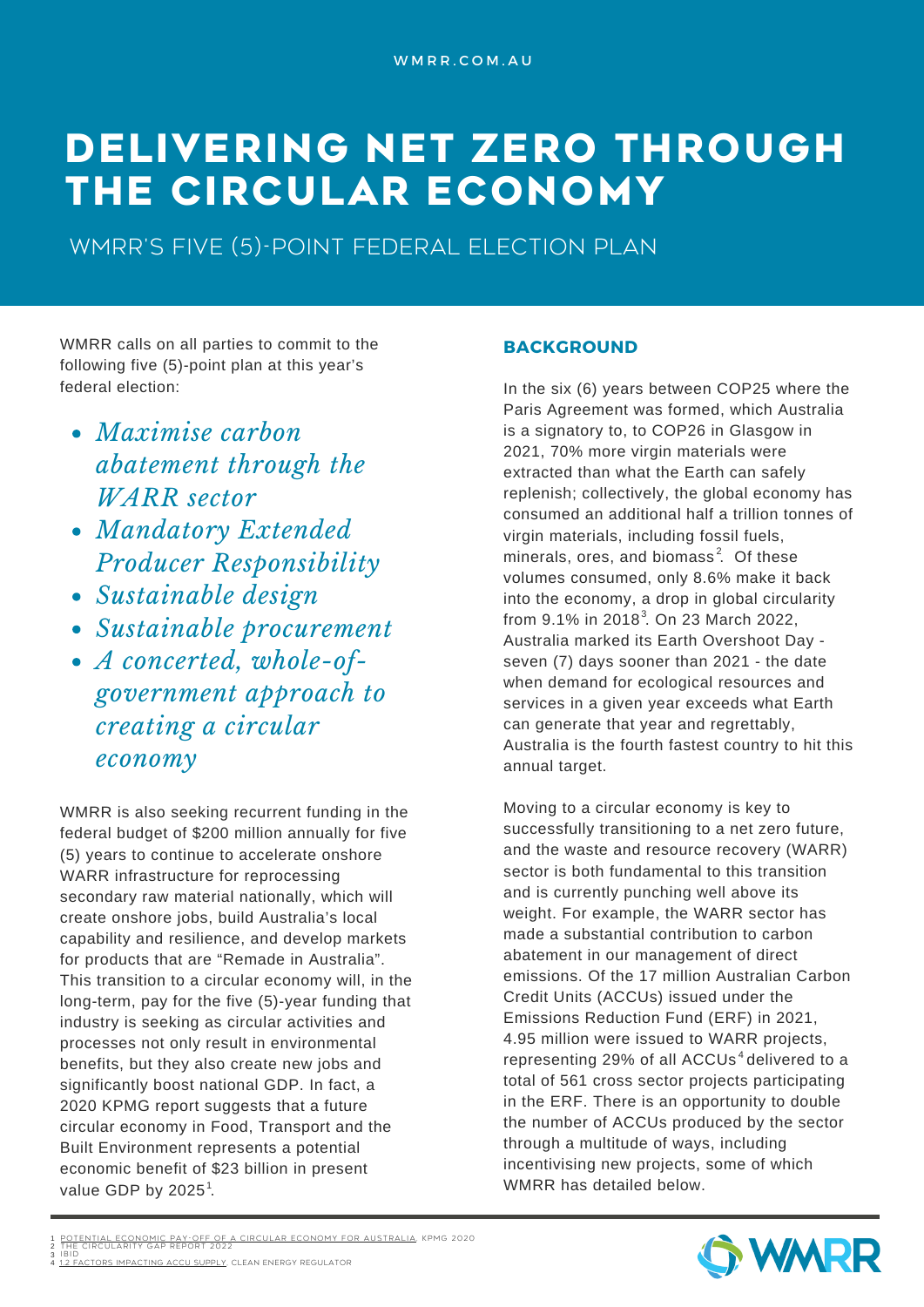A circular economy is an indispensable component of our efforts to mitigate climate change and transition to a resource efficient, net zero emissions future, and the WARR sector is an indispensable player in this space. The circular economy is built on three (3) principles – designing out waste and pollution, keeping products and materials in use at their highest and best value for as long as possible, and regenerating natural systems.

*"A circular economy is an indispensable component of our efforts to mitigate climate change and transition to a resource efficient, net zero emissions future..."*

Preserving the planet, protecting human health, growing local economies, and creating jobs can all go hand-in-hand, but we need to keep innovating and challenging the system, so that we build a society and an economy where the focus is on the start of product lifecycle, to first and foremost prevent waste from being created, as well as ensuring sustainable resource use.

The Waste Management and Resource Recovery Association of Australia (WMRR) supports efforts in Australia that mitigate carbon emissions and build a circular economy. Ahead of the 2022 federal elections in May, the Association, on behalf of its more than 2,000 members across the country, is advocating for five (5) policy priorities, including a number of recommendations that will assist in meeting these policies, to be adopted by all political parties. These priorities are crucial to drive action towards a circular economy that reduces carbon emissions and creates increased jobs and investment in the Australian economy.

## **1. MAXIMISE CARBON ABATEMENT THROUGH WARR**

Australia's total greenhouse gas (GHG) emissions for 2019 were 518.9Mt CO2-e, with waste emissions for the year totalling 12.4Mt, accounting for 2.4% of Australia's total CO2-e emissions. WMRR believes that the sector can significantly reduce our direct emissions as well as double the amount of ACCUs (to ~10MtCO2-e) generated. Further, as the WARR sector is intertwined with all other industries, we have a vast opportunity to assist the entire supply chain in reducing its carbon footprint. In addition to mitigating our end-ofpipe emissions through landfill diversion, organics processing, and methane recovery, a regenerative economy that is bolstered by reuse, remanufacturing and repair will further enhance the reduction of indirect emissions, e.g., through the reduced extraction of virgin materials for product manufacturing, extended product lifespan, and more.

### **WMRR RECOMMENDS**

The National Waste Policy recognises the positive carbon mitigation impact of WARR processes, and that the government follow in the EU's footsteps by requiring sectors to measure carbon emissions across all material streams used in the production process throughout a product's entire lifecycle, as well as prioritise material streams for action, not simply based on weight but also the emissions reduction possibility.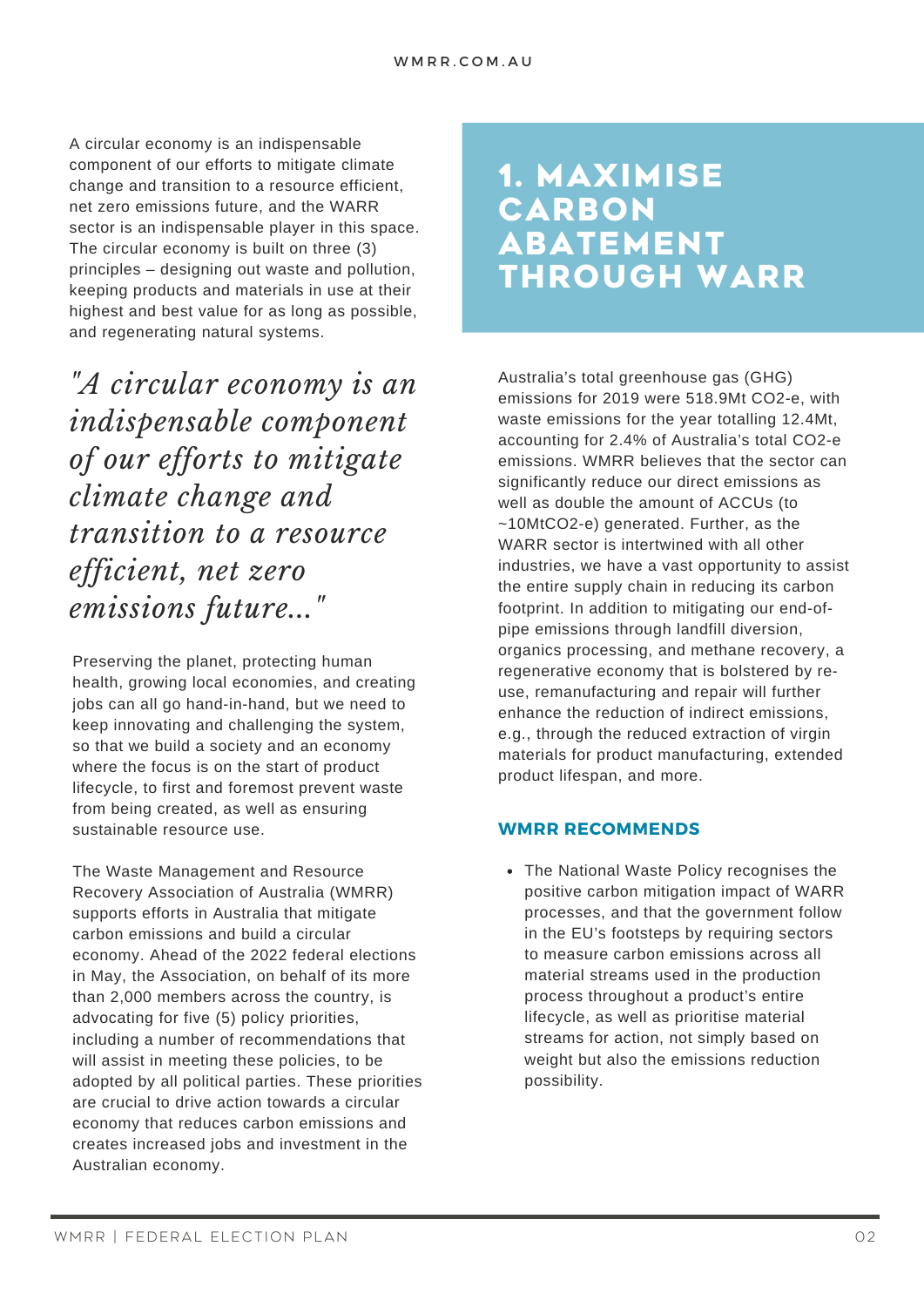- A review of the Emissions Reduction Assurance Committee (ERAC) be undertaken. As part of this review, WMRR recommends considering whether the committee has the appropriate skills and knowledge relevant to the WARR sector, given 40% of ACCUs are generated by the sector, as well as whether the rules could be amended to provide greater powers to ERAC to review decisions and methodologies.
- An extension of the crediting periods for both the Alternative Waste Treatment (AWT) and Source Separated Organic Waste (SSOW) methodologies to encourage greater take-up and unlock additional projects, which would lead to greater abatement, infrastructure investment (as the ability to receive ACCUs will mitigate a level of financial risk), and jobs. As both AWT and SSOW projects are long life, high capital assets, WMRR recommends that a crediting period of at least 12 years, and more than 10 years are provided to these methodologies respectively.
- The Clean Energy Regulator develops an Energy from Waste (EfW) methodology as a matter of urgency. There are a number of EfW projects that are in the key phase of development in Australia. An EfW method will assist proponents with significant investment hurdles while meeting the objectives of the ERF, including displacing emissions-intensive energy sources with a reliable, low carbon alternative and reducing the WARR sector's emissions. There is an obvious gap in the current suite of methodologies available to the EfW sector, which is arguably why significant work was previously undertaken by the Department on this methodology that WMRR is seeking progress on.
- The Clean Energy Regulator develop new ACCU methodologies that can account for the benefits of recycling (e.g., embodied energy of recyclables), acknowledging that the WARR sector plays a key role in assisting other industries in their decarbonising efforts.

Federal funding is provided to develop carbon neutrality pathways; by incentivising WARR, the government can reduce Australia's reliance on virgin materials and drive greater carbon emissions mitigation. A contemporary and robust carbon framework is required to capture current material management trends (e.g., the federal waste export bans) and innovation, including recognition that a circular economy and closed loop models have driven, and continue to drive, emissions reduction.

### **2. MANDATORY EXTENDED PRODUCER RESPONSIBILITY**

WARR is a shared responsibility that requires a multi-pronged approach across the supply chain to create recognition of the value of materials that are consumed, given the finite amount of materials the planet produces. As Australia is the second highest generator of waste globally and has consistently been the fourth country to reach Earth Overshoot Day, we have a significant challenge to shift the paradigm away from consumption and disposal (a linear convenience economy) to one that values virgin material and takes full responsibility for the product lifecycle. The ongoing externalisation of the costs of managing end-of-life products and the ability to shift the responsibility and costs from producers to others precludes requisite investment in design and hampers Australis's transition to a circular economy, where products and systems are designed for reuse and repair.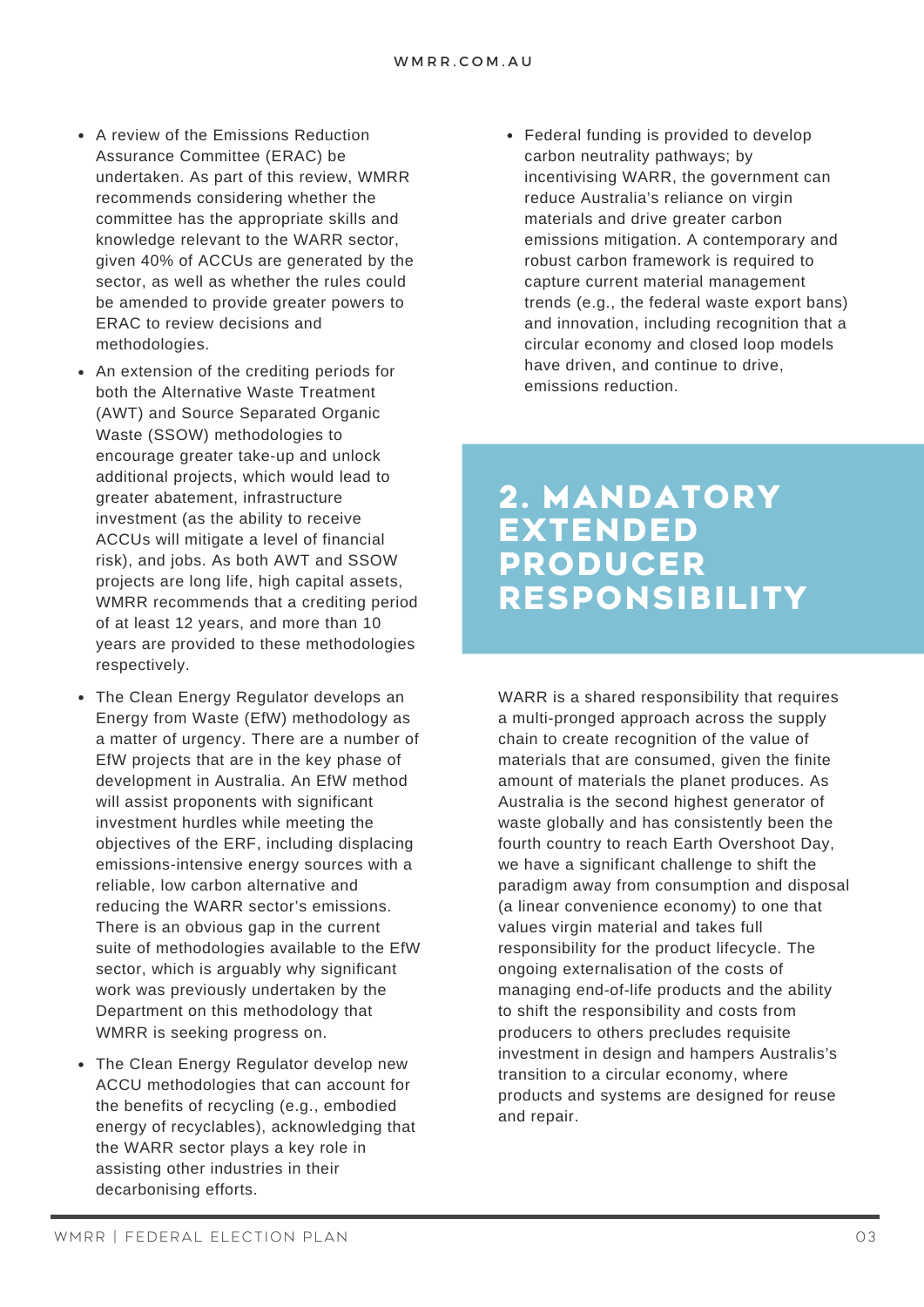*"WMRR has consistently advocated for the adoption of the polluterpays principle (through mandated EPR schemes), which is already a commonly accepted and proven policy globally."*

To create a more resource efficient, less carbon intensive economy, and to shift towards a circular economy, we need to start by tackling product design to eliminate waste and pollution at first instance, and to enable efficient processing and recycling of materials, as well as the management at end-of-life, including meeting the costs associated with these. There also needs to be a focus on materials, systems, and designs that drive reuse and repair (and the service economy that comes with this). Every stage of a product's lifecycle must be managed and backed by robust regulations and policies, alongside other assistance such as the appropriate placement of financial responsibility and incentives (e.g., taxation), and genuine commitment and funding of research and development.

While the WARR sector is extremely capable of safely storing, disposing, and/or reprocessing and recycling end-of-life materials, the current disproportionate emphasis on solving end-of-life at end-of-pipe (as opposed to designing for product longevity and ultimately recycling) only perpetuates linear thinking. For Australia to move towards a circular economy, and not one that simply creates a closed loop or down-cycles, we need a national framework that includes regulatory and policy settings that require a product's creation and lifecycle to design out waste and pollution, enabling every part of the supply chain to play a clear role in material

management, which ideally includes systems for re-use and repair, and does not rely wholly on recycling but at least provides the opportunity to do so by minimising (or taking responsibility for) the inclusion of hazardous materials.

WMRR has consistently advocated for the adoption of the polluter-pays principle (through mandated EPR schemes), which is already a commonly accepted and proven policy globally. Such schemes stipulate that those who produce the pollution bears the  $cost - all$ , if not part of it – of managing the material at all stages including end-of-life, and in so doing, prevents damage to human health and the environment.

#### **WMRR RECOMMENDS**

- The federal government creates a national framework that requires mandatory EPR schemes for material streams that cannot be recycled via standard collection schemes. It is important that materials that will shift the dial in the way we manage at end-of-life are selected for mandatory EPR and WMRR recommends urgently addressing packaging, given the clear failures of the National Environment Protection (Used Packaging Materials) Measure 2011 (UPM NEPM) and the 2021 review identifying that the key elements of the UPM NEPM have not been implemented, or have not been operationalised effectively in its many years of operations. This could be followed by other significant problematic items including solar PV, white goods, and ewaste, all of which as currently designed, are problematic due to chemicals, multi (complex)-materials, and no obvious recovery strategy to-date.
- Prioritising a national phase-out of Persistent Organic Pollutants (POPs) starting with PFAS by banning the use of these substances as raw materials in products in the first instance, and an EU style labelling scheme for all products that currently contain these POPs.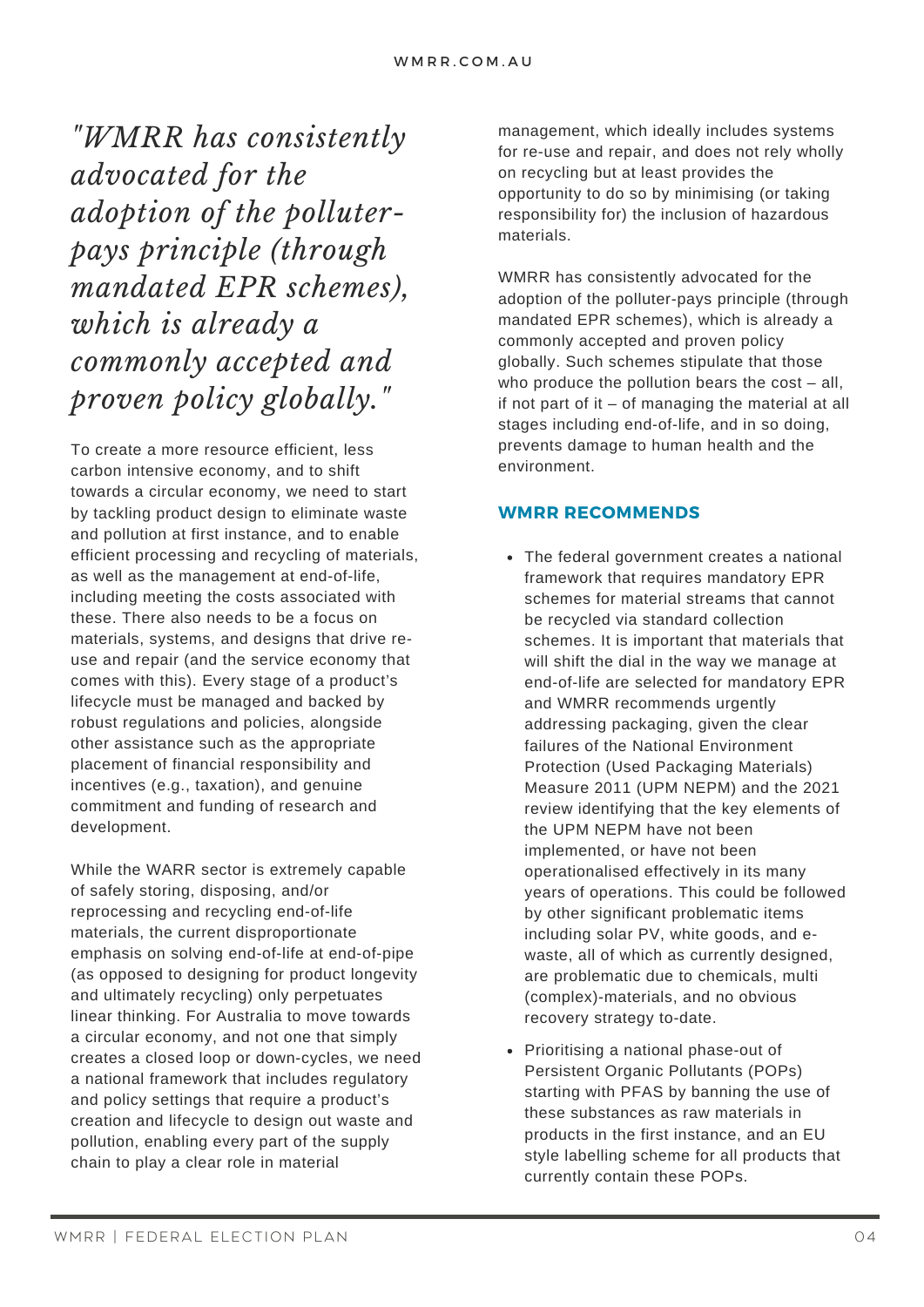• The development of a national program that requires all manufacturers (local and import) to report and identify hazardous chemicals within the products they produce and supply, similar to for example, the EU's REACH (Register, Authorisation and Restriction of Chemicals) program as well as the Classification, Labelling and Packaging (CLP) initiative, which requires identification of the material to allow consumers to make an informed choice. WMRR is aware that Australian governments have commenced working on new regulations for chemicals using an Industrial Chemical Environmental Management Standard and this work should be expedited and developed further to include the two (2) elements above, particularly consumer labelling

# **3. SUSTAINABLE DESIGN**

Transitioning to a circular economy requires a paradigm shift in the national economy, where we are no longer locked in a take-makedispose (linear) system that transfers costs and responsibility to the next step in the supply chain, but have the opportunity to eliminate waste and circulate materials. To do so requires a step change in the way products are designed in the first instance to prevent waste and pollution from being created, and to ensure that reusability, repairability and refurbishment are objectives during the design and production stages, supported by appropriate systems. Australia needs to accelerate work in this area, and not be left behind European nations that are adopting these principles under the Circular Economy Action Plan 2020, risking Australia becoming a dumping ground for poorly designed and hazardous materials.

*"Transitioning to a circular economy requires a step change in the way products are designed in the first instance..."*

### **WMRR RECOMMENDS**

- Introducing economic incentives to encourage sustainable design that will minimise waste as well as take up of recycled content given it is a secondary raw material, e.g., through tax incentives and/or grants.
- Developing enforceable national sustainable design guidelines and regulated design standards like the EU, to end the creation and use of problematic products, as well as provide direction and clarity to manufacturers and importers in relation to material selection and product design that facilitate genuine recyclability and use of Australian recycled content.
- Developing standards and certification  $\bullet$ systems for reused, repaired, and remanufactured goods to build consumer confidence and promote sustainable design, as well as financial support and incentives to design systems and infrastructure that support these stages.
- Establishing national standards for reusability and repairability to build consumer confidence and promote sustainable design.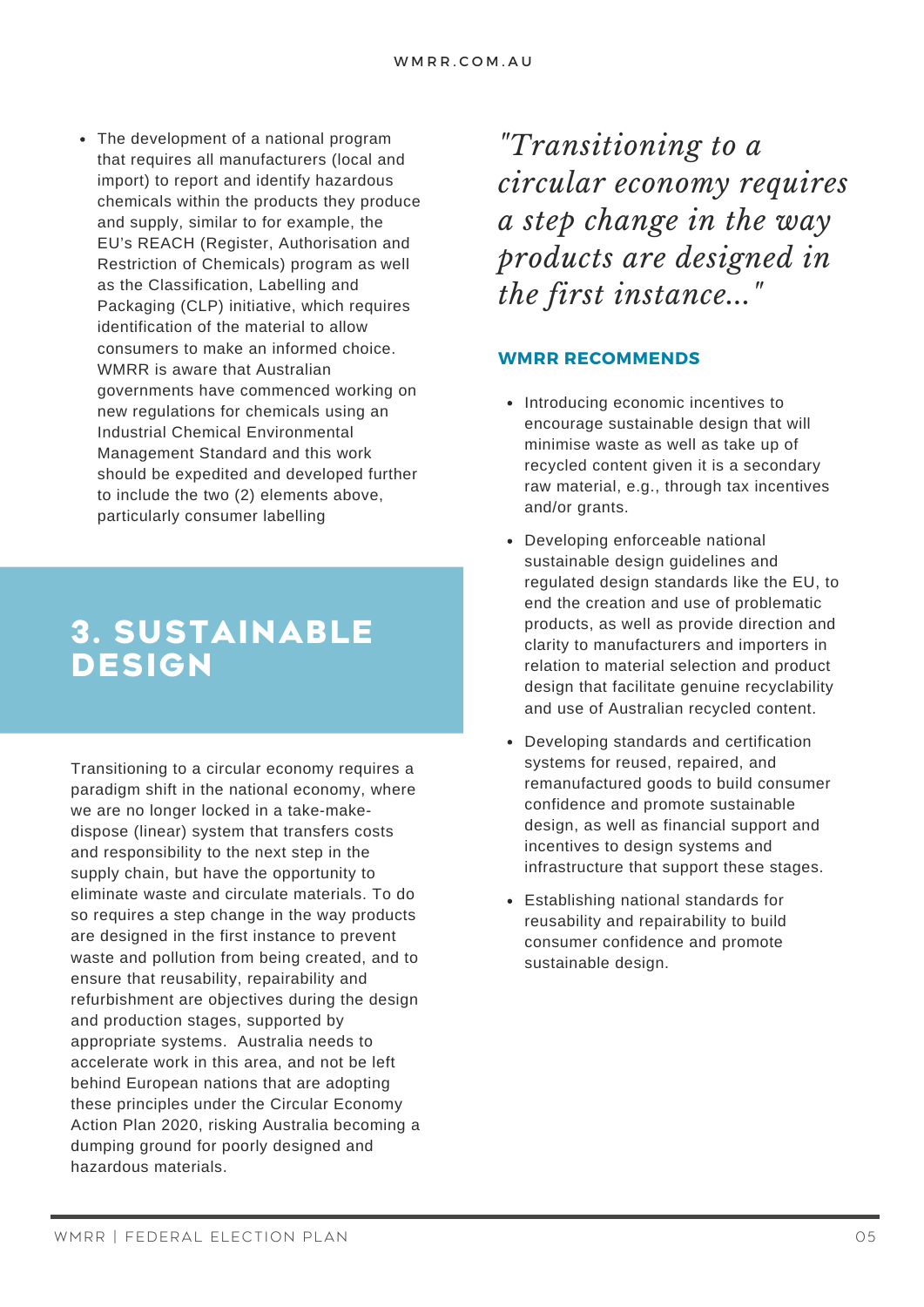# **4. SUSTAINABLE PROCUREMENT**

To drive market development that will assist in achieving 80% recovery by 2030, as well as to ensure the objectives of the COAG waste export bans are met, Australia requires mandated sustainable procurement, starting at the federal level and cascading down to state and local governments. Sustainable procurement is vital to drive market development for the secondary raw materials that are created by the WARR industry. In the absence of demand for locally reprocessed and remanufactured materials, we will be unable to attract investment for domestic remanufacturing capacity, which is also key in fostering the structural change required to move towards a circular economy and creating new local jobs in the remanufacturing sector. Further, creating a domestic remanufacturing sector has proven to be vital during COVID-19, which highlighted Australia's isolation and exacerbated challenges related to offshore transportation. To underpin this, we need to also build on the success of the funding through the Recycling Modernisation Fund (RMF), and investment received under the Modernisation Manufacturing Investment Fund (MMI); these will continue to provide certainty of federal commitment and investment in the onshore production of goods made from secondary raw materials. To that end, WMRR is seeking continued allocation of \$200 million over the next five (5) years to accelerate the investment in onshore remanufacturing facilities, which will be paid for in the long run through the creation of a genuine circular economy that will grow national GDP and boost job creation.

*"Australia requires mandated sustainable procurement, starting at the federal level and cascading down to state and local governments "*

### **WMRR RECOMMENDS**

- Setting and enforcing national sustainable procurement targets for public sector entities, including the development of specifications with a minimum percentage content of Australian-recycled materials required to be used in materials across all new publicly-funded projects.
- Public declaration by government agencies in their annual reports that they have met these targets or not. Where targets have not been met, the declaration should be accompanied with an explanation and a clear plan detailing how these will be met the following year.
- Introducing federal incentives such as awards and tax breaks to encourage sustainable procurement practices in the private sector.
- Developing a nationally consistent community education campaign that builds on the ReMade in Australia program, highlighting the benefits (local jobs as well as environmental) of preferencing and purchasing products that are made from Australian secondary raw materials, and the need to focus on purchasing materials that can be genuinely recycled. It is also important that Australia considers and changes our WARR language, moving away from words such as "rubbish" in order to highlight the value in the materials used and created.